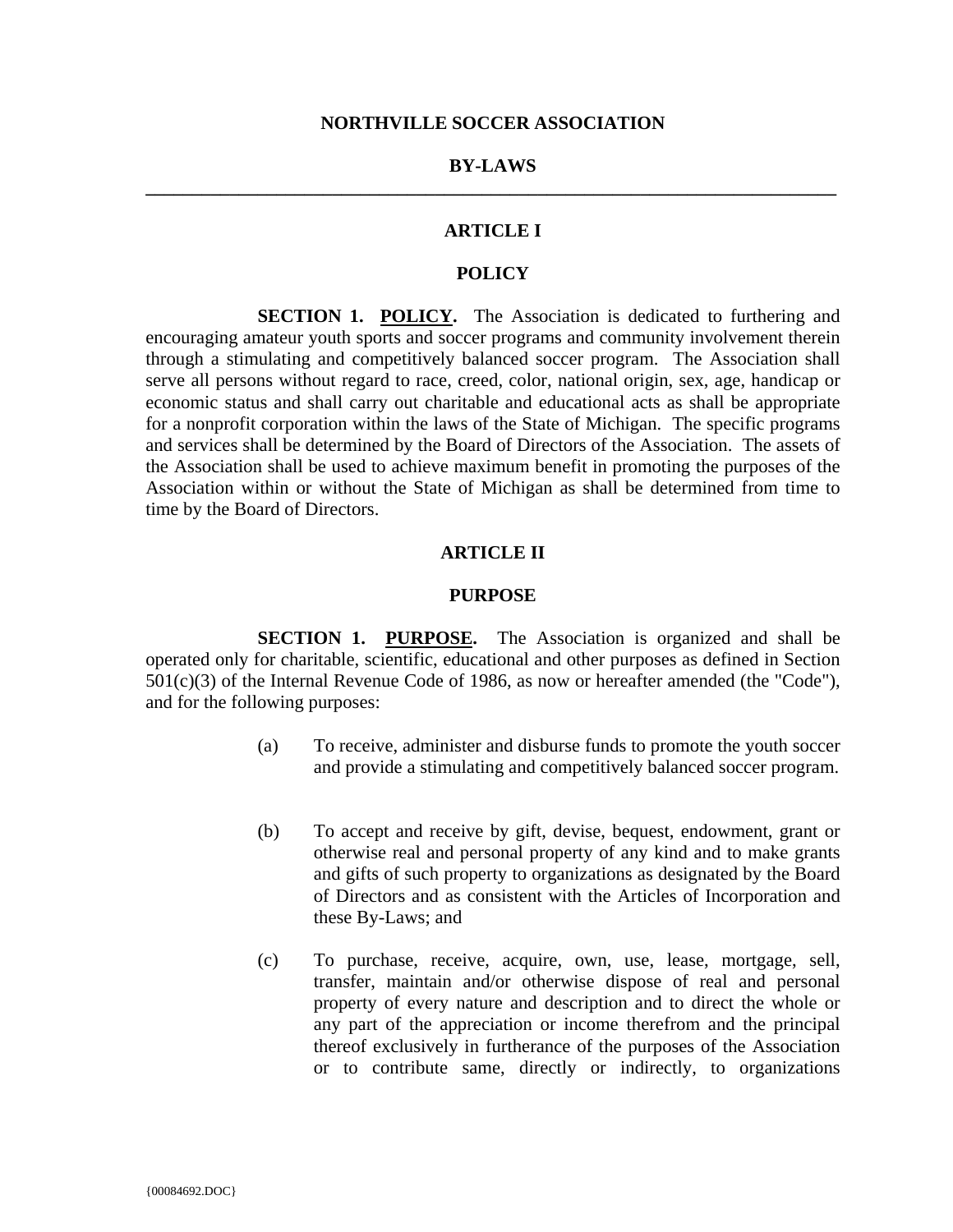qualifying as exempt organizations under Section  $501(c)(3)$  of the Code.

## **ARTICLE III**

## **OFFICE**

**SECTION 1. REGISTERED OFFICE.** The registered office of the Association shall be in the City of Livonia, County of Wayne, State of Michigan, or at such other registered office as the Board of Directors of the Association may determine from time to time.

**SECTION 2. OTHER OFFICES.** The Association may also have offices at such other places both within and without the State of Michigan as the Board of Directors may from time to time determine or the purposes of the Association may require.

# **ARTICLE IV**

# **DIRECTORS**

**SECTION 1. NUMBER AND TERM OF DIRECTORS.** The number of Directors which shall constitute the whole Board of Directors shall be at least one (1) Director but no more than ten (10) Directors. The first Board of Directors shall consist of three (3) Directors. Thereafter, the number of Directors which shall constitute the Board of Directors for each ensuing year shall be determined at the annual meeting by vote of the Directors prior to such election; provided, however, that if a motion is not made and carried to increase or decrease the number of Directors, the Board of Directors shall consist of the same number of Directors as were elected for the preceding year. A Director shall hold office until his or her resignation, death or removal. A Director must be a natural person over the age of eighteen (18) years.

**SECTION 2. VACANCIES.** A vacancy occurring in the Board of Directors may be filled by the affirmative vote of a majority of the remaining Directors, even though the remaining Directors may not constitute a quorum, and said person shall hold office until his or her resignation, death or removal. If because of death, resignation or other cause, the Association has no Directors in office, an officer, an executor, administrator, trustee or guardian of a Director, or other fiduciary entrusted with like responsibility for the person or estate of a Director, may call a special meeting in accordance with the Articles of Incorporation or these By-Laws. A vacancy that will occur at a specific date by reason of resignation or otherwise, may be filled before the vacancy occurs but the newly elected or appointed Director may not take office until the vacancy occurs.

**SECTION 3. REMOVAL.** A Director may be removed at any time, with or without cause, by a vote of the majority of Directors, not including the Director who is the subject of the vote for removal.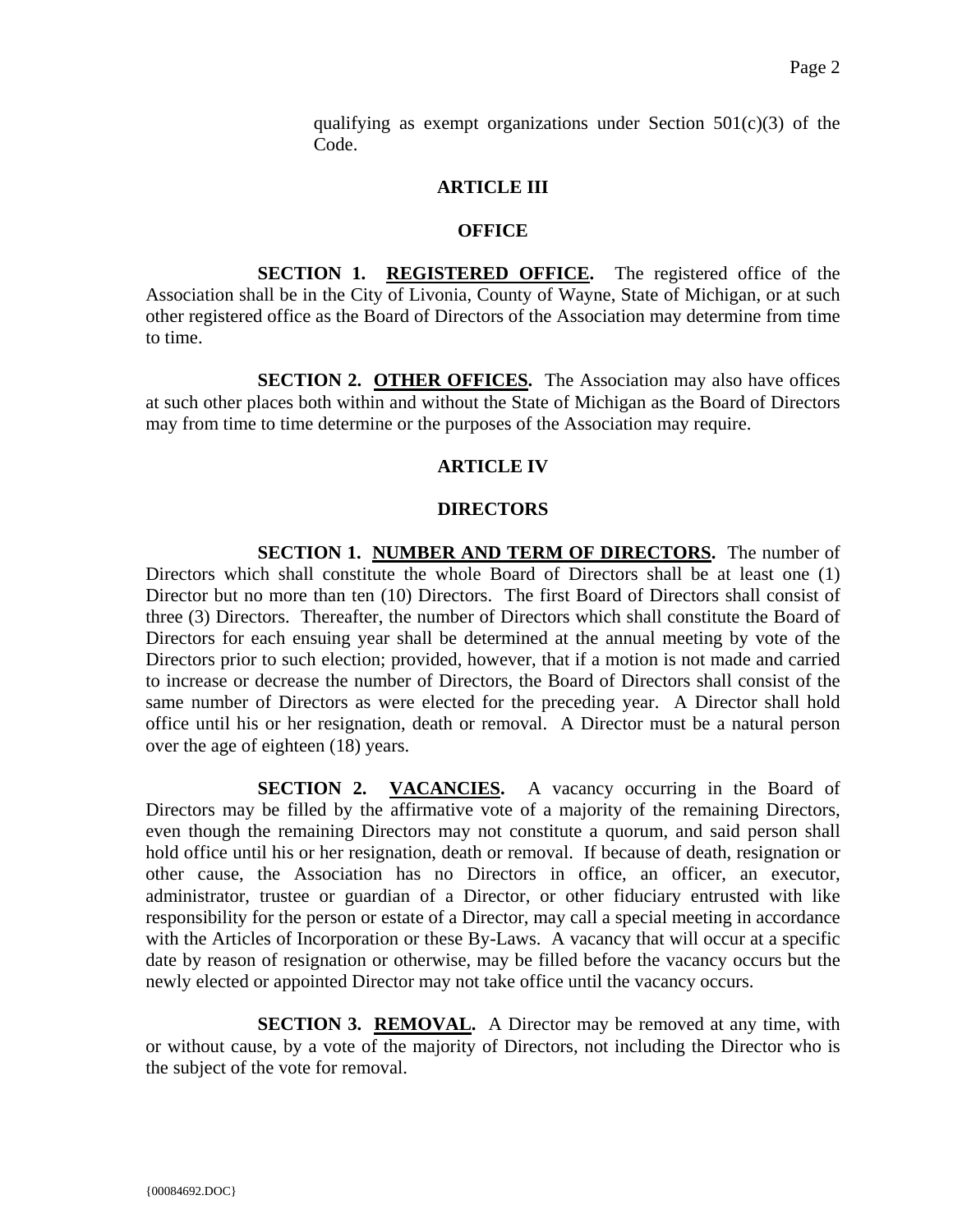**SECTION 4. RESIGNATION.** A Director may resign by written notice to the Association. The resignation is effective upon its receipt by the Association or a subsequent time as set forth in the notice of resignation.

**SECTION 5. POWERS.** The Board of Directors shall have the following powers:

- (a) To determine the philosophy and direction of the Association;
- (b) To elect and remove, with or without cause, the officers of the Association;
- (c) To amend, alter, modify or repeal the Articles of Incorporation and By-Laws of the Association;
- (d) To acquire, purchase, sell, lease, transfer or encumber, construct or undertake the destruction of land and/or buildings owned by the Association or in which the Association has or will have equitable or legal title;
- (e) To terminate, merge, consolidate, affiliate, divide, or separate programs from this Association and/or to merge, consolidate, or affiliate the Association or any of its programs with any other corporation, organization or program having similar purposes and goals to those of the Association and which are exempt organizations under Section 501(c)(3) of the Code;
- (f) To dissolve the Association and to determine the distribution of the Association's assets upon dissolution in conformity with the Articles of Incorporation, these By-Laws, the Internal Revenue Code of 1986, as now or hereafter amended, and the applicable laws of the State of Michigan;
- (g) To approve any borrowing or other financial obligation not contained in the capital or operating budgets of the Association;
- (h) To grant prior approval to any increment or addition to the capital debt and/or to renegotiate, modify or otherwise change the existing capital debt obligation of the Association;
- (i) To require a certified audit of the corporate funds at any time and to appoint the fiscal auditor of the Association annually; and
- (j) To take such other actions as may be taken by a nonprofit corporation in accordance with the Association's Articles of Incorporation and the laws of the State of Michigan.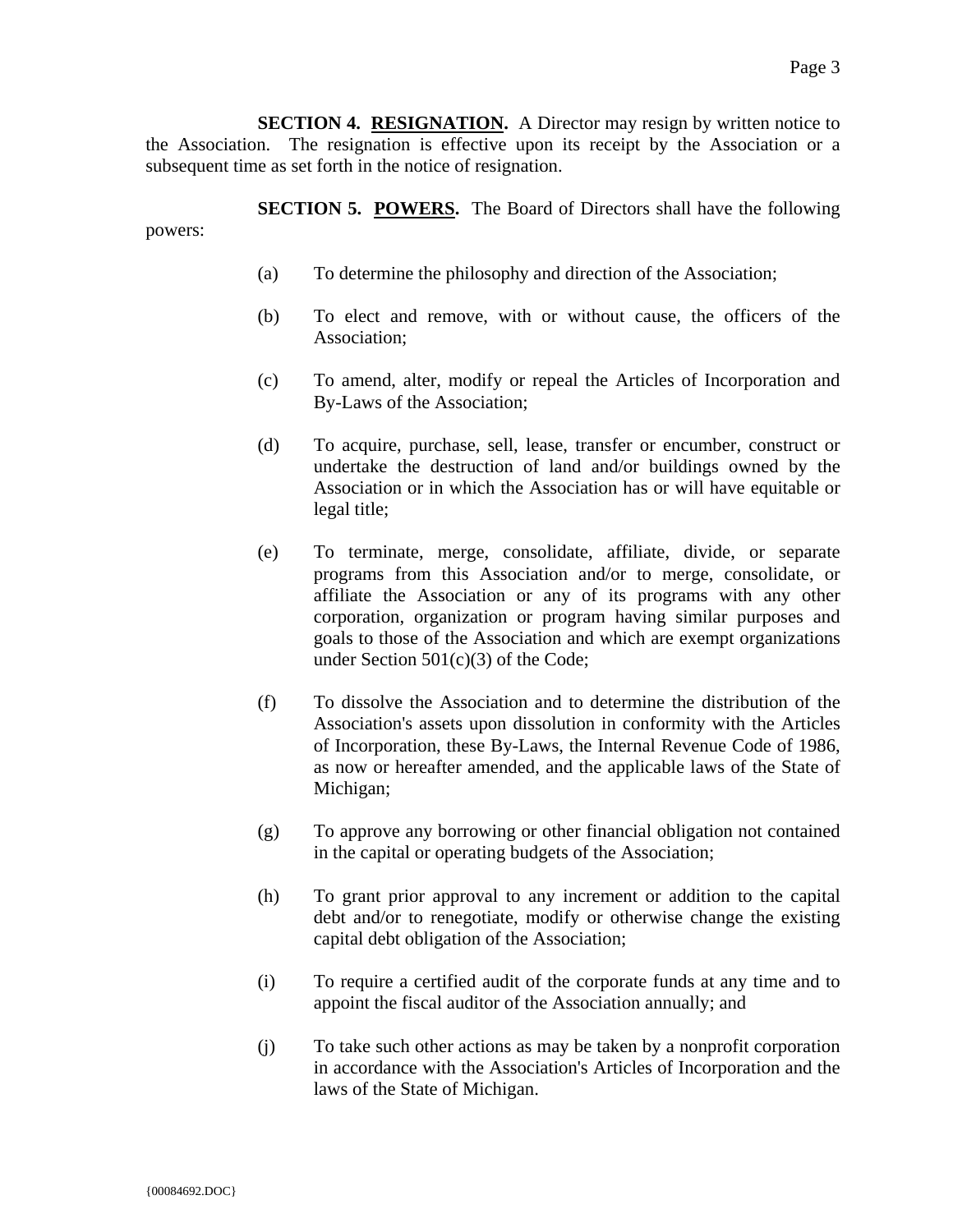**SECTION 6. COMMITTEES OF DIRECTORS.** The Board of Directors may designate one (1) or more committees, each committee to consist of one or more Directors of the Association. The Board of Directors may designate one or more Directors as alternate members of any committee, who may replace an absent or disqualified member at any meeting of the committee. In the absence or disqualification of a member of a committee, the members thereof present at any meeting and not disqualified from voting, whether or not they constitute a quorum, may unanimously appoint another member of the Board of Directors to act at the meeting in the place of any such absent or disqualified member. Any such committee, to the extent provided in the resolution of the Board of Directors creating such committee may exercise all the powers and authority of the Board of Directors in the management of the business and affairs of the Association. Provided, however, no such committee shall have the power or authority to (i) amend the Articles of Incorporation of the Association, (ii) adopt an agreement of merger or consolidation, (iii) sell, lease or exchange all or substantially all of the Association's property and assets, (iv) dissolve the Association, (v) revoke a dissolution, or a cessation of the business of the Association, (vi) amend the By-Laws of the Association, or (vii) fill vacancies in the Board of Directors. Any such committee, and each member thereof, shall serve at the pleasure of the Board of Directors.

**SECTION 7. PLACE OF MEETING.** All meetings of the Board of Directors of the Association shall be held at the registered office or such other place, within or without the State of Michigan, as may be determined from time to time by the Board of Directors of the Association.

**SECTION 8. ANNUAL MEETING OF BOARD.** The annual meeting of the Board of Directors shall be held within thirty (30) days prior to or one hundred twenty (120) days following the year end of the Association, on a day not a legal holiday, at such time as may be determined by the Board of Directors, unless such action is taken by written consent as provided in Article IV, Section 14, of these By-Laws. At said meeting the Board of Directors shall elect the officers of the Association and shall transact such other business as may properly be brought before the meeting. If the annual meeting is not held on the date designated therefor, the Board of Directors shall cause the meeting to be held as soon thereafter as convenient. The annual meeting in any year may be held at a different time and place than that herein provided by a consent of a majority of the Directors of such new Board of Directors. No notice of such meeting shall be necessary to the newly elected Directors in order legally to constitute the meeting, provided a quorum shall be present.

**SECTION 9. ORDER OF BUSINESS AT ANNUAL MEETING.** The order of business at the annual meeting of the Board of Directors shall be as follows:

- (a) Reading of notice and proof of mailing.
- (b) Reports of officers.
- (c) Election of officers.
- (d) Transaction of other business mentioned in the notice.
- (e) Adjournment.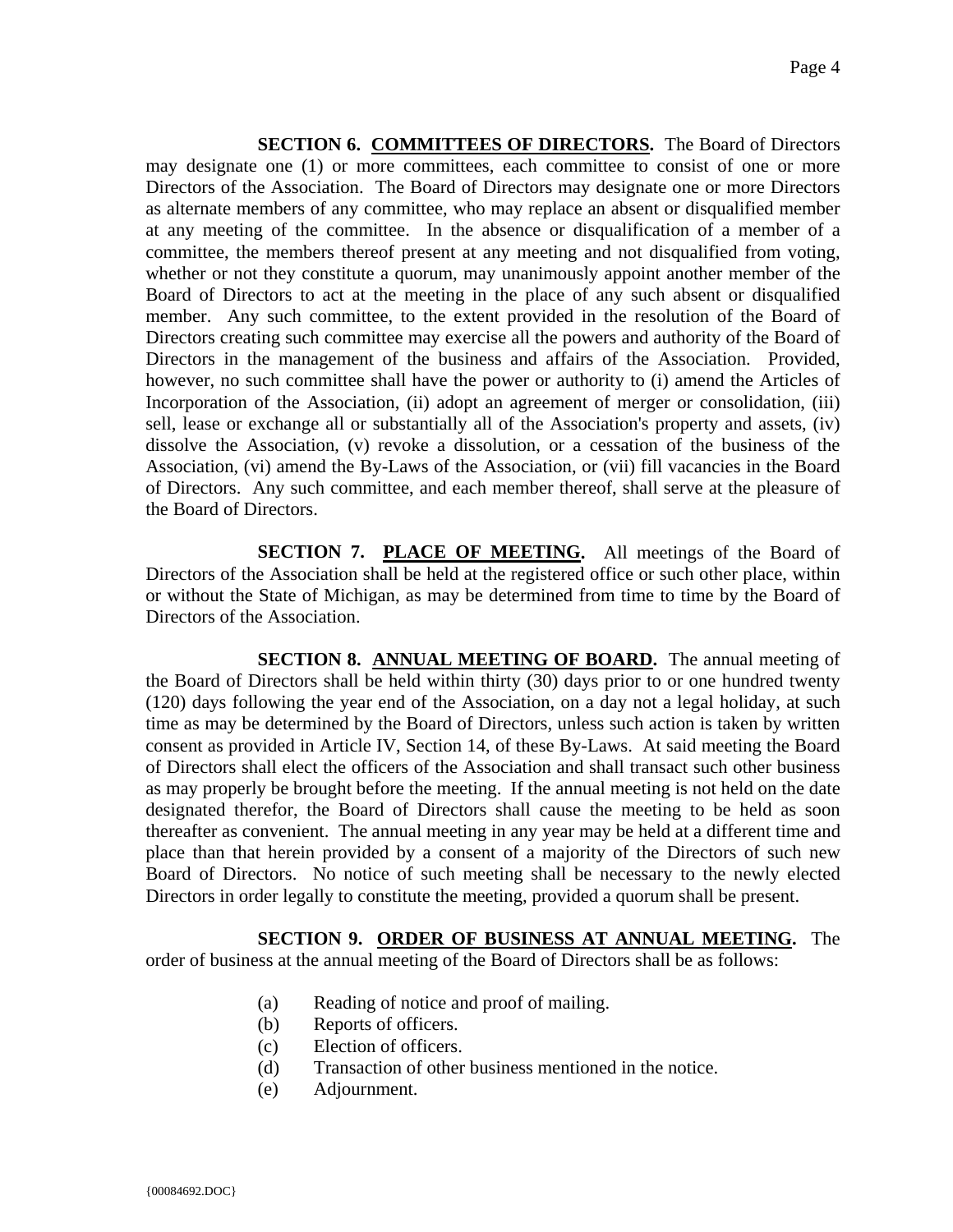Provided, however, in the absence of any objection, the presiding officer may vary the order of business at his discretion.

**SECTION 10. NOTICE OF MEETING OF DIRECTORS.** Except as otherwise provided in the Michigan Nonprofit Corporation Act (the "Act"), written notice of the time, place and purposes of a meeting of Directors shall be given not less than ten (10) nor more than sixty (60) days before the date of the meeting, either personally or by mail or land/air express courier service, to each Director of record entitled to vote at the meeting. When a meeting is adjourned to another time or place, it is not necessary to give notice of the adjourned meeting if the time and place to which the meeting is adjourned are announced at the meeting at which the adjournment is taken and at the adjourned meeting only such business is transacted as might have been transacted at the original meeting. However, if after the adjournment the Directors fix a new record date for the adjourned meeting, a notice of adjourned meeting shall be given to each Director of record on the new record date entitled to vote at the meeting. Attendance of a person at a meeting of the Board of Directors, in person or by proxy, constitutes waiver of objection to (a) lack of notice of defective notice of the meeting, unless the Director at the beginning of the meeting objects to the holding of the meeting or transacting business at the meeting; and (b) consideration of a particular matter at the meeting that is not within the purpose or purposes described in the meeting notice, unless the Director objects to considering the matter when presented.

**SECTION 11. REGULAR MEETING OF THE BOARD OF DIRECTORS.** Regular meetings of the Board of Directors, or of the members of a committee, may be held without notice at such time and at such place as shall from time to time be determined by the Board of Directors or the members of the committee, and may be held concurrently with the annual meeting of the Board of Directors or otherwise.

**SECTION 12. SPECIAL MEETING OF THE BOARD OF DIRECTORS.** Special meetings of the Board of Directors may be called by the President, or by a majority of the persons then comprising the Board of Directors (or if there are only two (2) members of the Board of Directors, by either of said Directors), at any time by means of notice of the time and place thereof to each Director, given not less than twentyfour (24) hours before the time such special meeting is to be held.

### **SECTION 13. QUORUM AND REQUIRED VOTE OF BOARD AND**

**COMMITTEES.** At all meetings of the Board of Directors, or of a committee thereof, a majority of the members of the Board of Directors then in office, or of the members of a committee thereof, shall constitute a quorum for transaction of business. The vote of the majority of members present at a meeting at which a quorum is present constitutes the action of the Board of Directors or of the committee unless the vote of a larger number is required by the Act, the Articles of Incorporation, the By-Laws, or, in the case of a committee, the Board of Directors resolution establishing the committee. Amendment of these By-Laws by the Board of Directors requires the vote of not less than a majority of the members of the Board of Directors then in office. If a quorum shall not be present at any meeting of the Board of Directors, the Directors present there at may adjourn the meeting from time to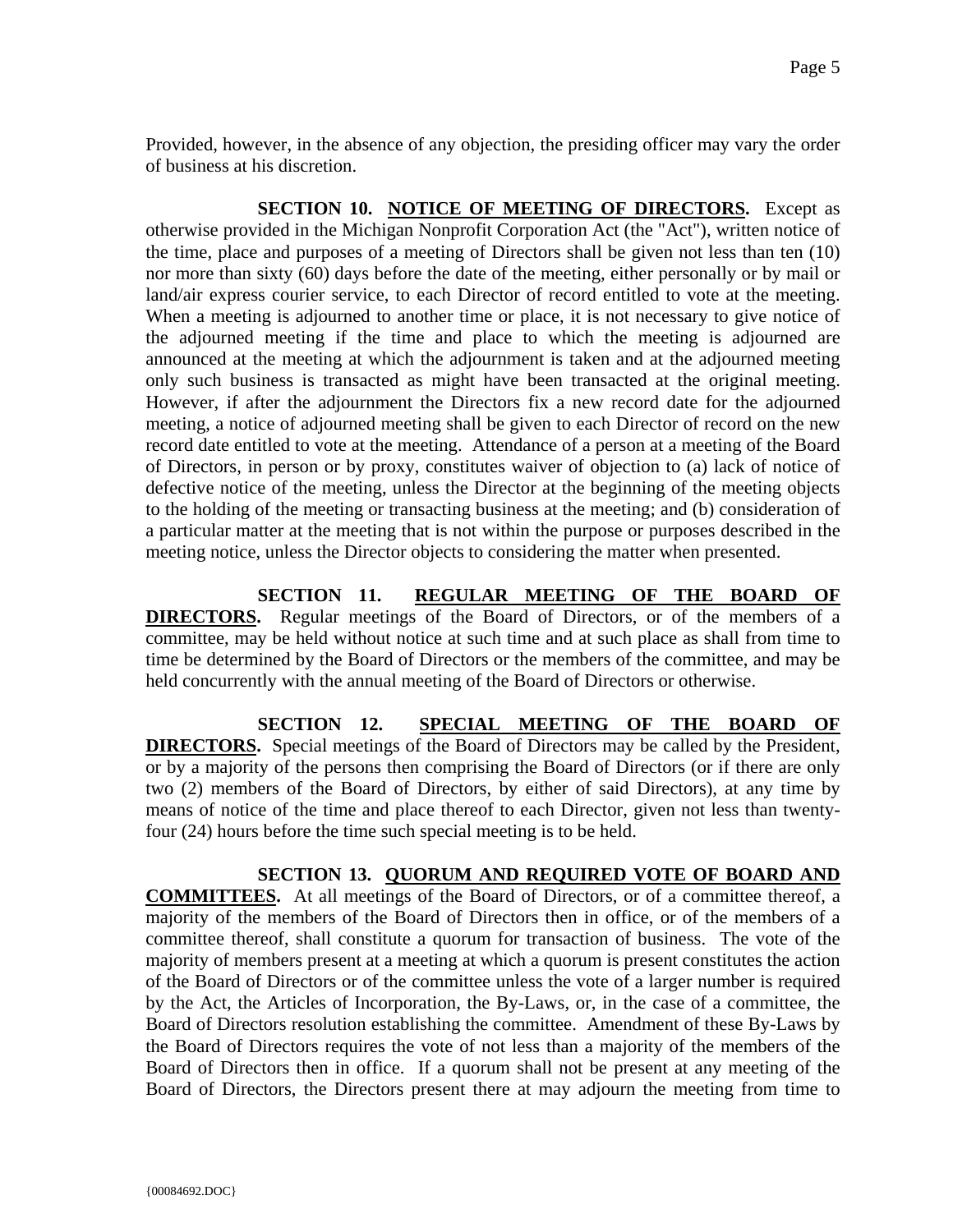time, without notice other than announcement at the meeting, until a quorum shall be present.

# **SECTION 14. CONSENT OF DIRECTORS IN LIEU OF MEETING.**

Action required or permitted to be taken pursuant to authorization voted at a meeting of the Board of Directors then in office or a committee thereof, may be taken without a meeting if, before or after the action, all members of the Board of Directors then in office or of the committee consent thereto in writing. The written consents shall be filed with the minutes of the proceedings of the Board of Directors or committee. The consent has the same effect as a vote of the Board of Directors or committee for all purposes.

**SECTION 15. COMPENSATION OF DIRECTORS.** The Board of Directors, by affirmative vote of a majority of Directors in office and irrespective of any personal interest of any of them, may establish reasonable compensation of Directors or officers.

## **SECTION 16. PARTICIPATION IN MEETING BY TELEPHONE.** A

member of the Board of Directors or of a committee designated by the Board of Directors may participate in a meeting by means of conference telephone or similar communications equipment by means of which all persons participating in the meeting can communicate with each other. Participation in a meeting pursuant to this Section constitutes presence in person at the meeting.

**SECTION 17. WAIVER OF NOTICE.** Attendance at or participation of a Director at a meeting constitutes a waiver of notice of the meeting, unless the Director at the beginning of the meeting, or upon his arrival, objects to the meeting or the transaction of business at the meeting and does not thereafter vote for or assent to any action taken at the meeting.

## **ARTICLE V**

### **NOTICES**

**SECTION 1. NOTICE.** Whenever any notice or communication is required to be given to any Director under any provision of the Act, the Articles of Incorporation or these By-Laws, it may be given in writing, either by mail or land/air express courier service, addressed to such Director, at the address designated by him or her for that purpose or, if none is designated, at his or her last known address. The notice or communication is given when deposited, with postage thereon prepaid, in a post office or official depository under the exclusive care and custody of the United States postal service or in an appropriate depository for such land/air express courier service. The mailing shall be registered, certified or other first class mail, except where otherwise provided in the Act. Notice may also be given orally in person or by telephone, facsimile, telex, radiogram or cablegram, and such notice shall be deemed to be given when the recipient receives the notice personally, by telephone, or when the notice, addressed as provided above, has been delivered to the company, or to the equipment transmitting such notice. Neither the business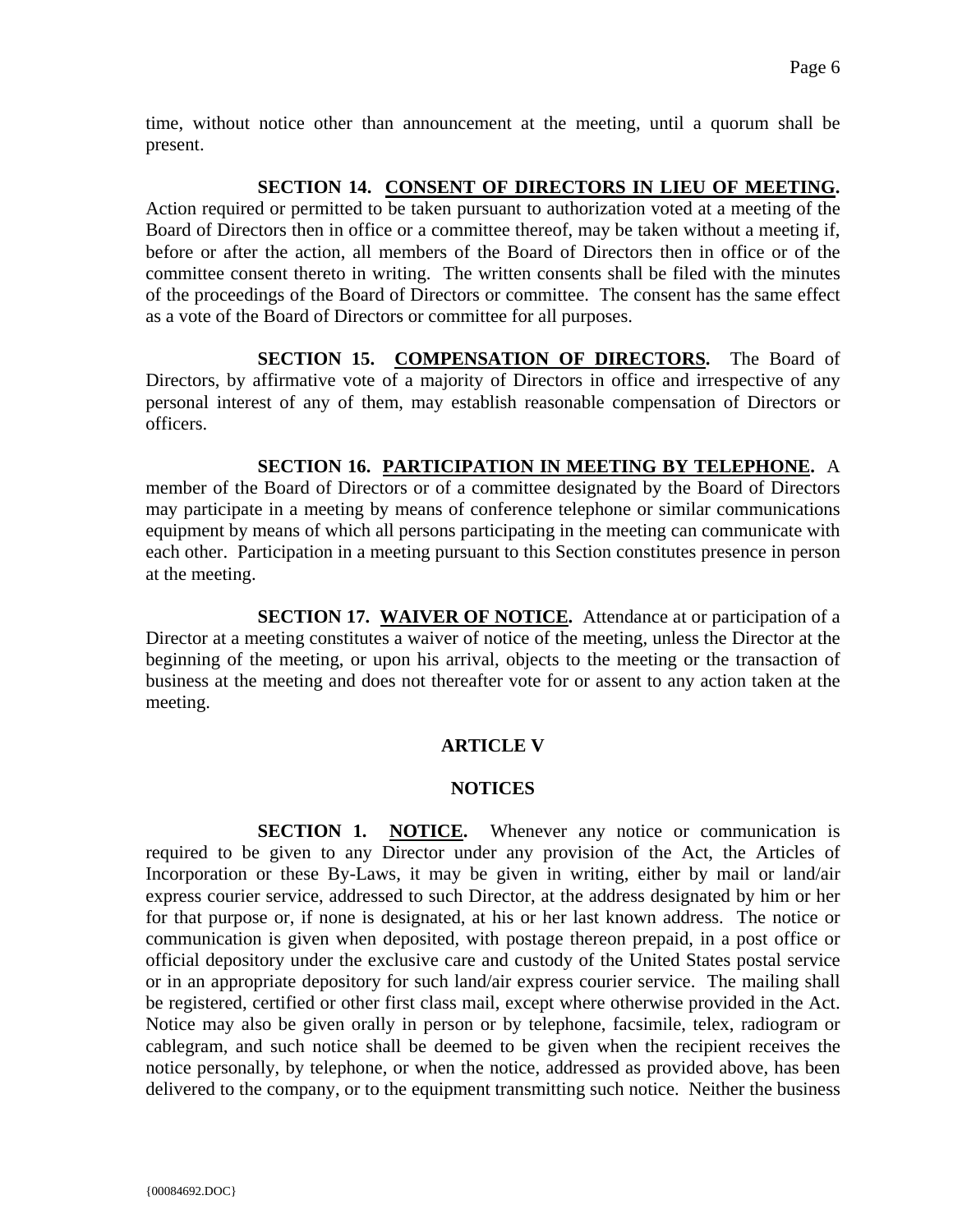to be transacted at, nor the purpose of, a regular or special meeting of the Board of Directors need be specified in the notice of the meeting, except as provided by the Act.

**SECTION 2. WAIVER OF NOTICE.** When, under the Act or the Articles of Incorporation or these By-Laws, or by the terms of an agreement or instrument, the Association may take action after notice to any person or after lapse of a prescribed period of time, the action may be taken without notice and without lapse of the period of time, if at any time before or after the action is completed the person entitled to notice or to participate in the action to be taken or, in case of a Director, by his or her attorney-in-fact, submits a signed waiver of such requirements. Neither the business to be transacted at, nor the purpose of, a regular or special meeting of the Board of Directors need be specified in the waiver of notice of the meeting, except as provided by the Act. Attendance of a person at a meeting constitutes a waiver of notice of such meeting, except when the person attends a meeting for the express purpose of objection, at the beginning of the meeting, to the transaction of any business because the meeting is not lawfully called or convened.

### **ARTICLE VI**

#### **OFFICERS**

**SECTION 1. SELECTION.** The Board of Directors, at the Association's organization meeting and at each annual meeting of Board of Directors thereafter, shall elect or appoint a President, Secretary and Treasurer. The Board of Directors may also elect or appoint one (1) or more Vice Presidents and such other officers, employees and/or agents as they shall deem necessary, who shall hold their offices for such terms and shall exercise such powers and perform such duties as shall be determined from time to time by the Board of Directors. Two (2) or more offices may be held by the same person, but an officer shall not execute, acknowledge or verify an instrument in more than one (1) capacity if the instrument is required by law or the Articles of Incorporation or By-Laws of the Association to be executed, acknowledged or verified by two (2) or more officers.

**SECTION 2. COMPENSATION.** The compensation of all officers, employees and agents of the Association shall be fixed by the Board of Directors; provided, however, that the Board of Directors may delegate to the officers the fixing of compensation of employees and agents.

**SECTION 3. TERM, REMOVAL AND VACANCIES.** Each officer of the Association shall hold office for the term for which he or she is elected or appointed and until his or her successor is elected or appointed and qualified, or until his or her resignation or removal. Any officer elected or appointed by the Board of Directors may be removed by the Board of Directors with or without cause at any time. Any officer may resign by written notice to the Association. The resignation is effective upon its receipt by the Association or at a subsequent time specified in the notice of resignation. Any vacancy occurring in any office of the Association shall be filled by the Board of Directors.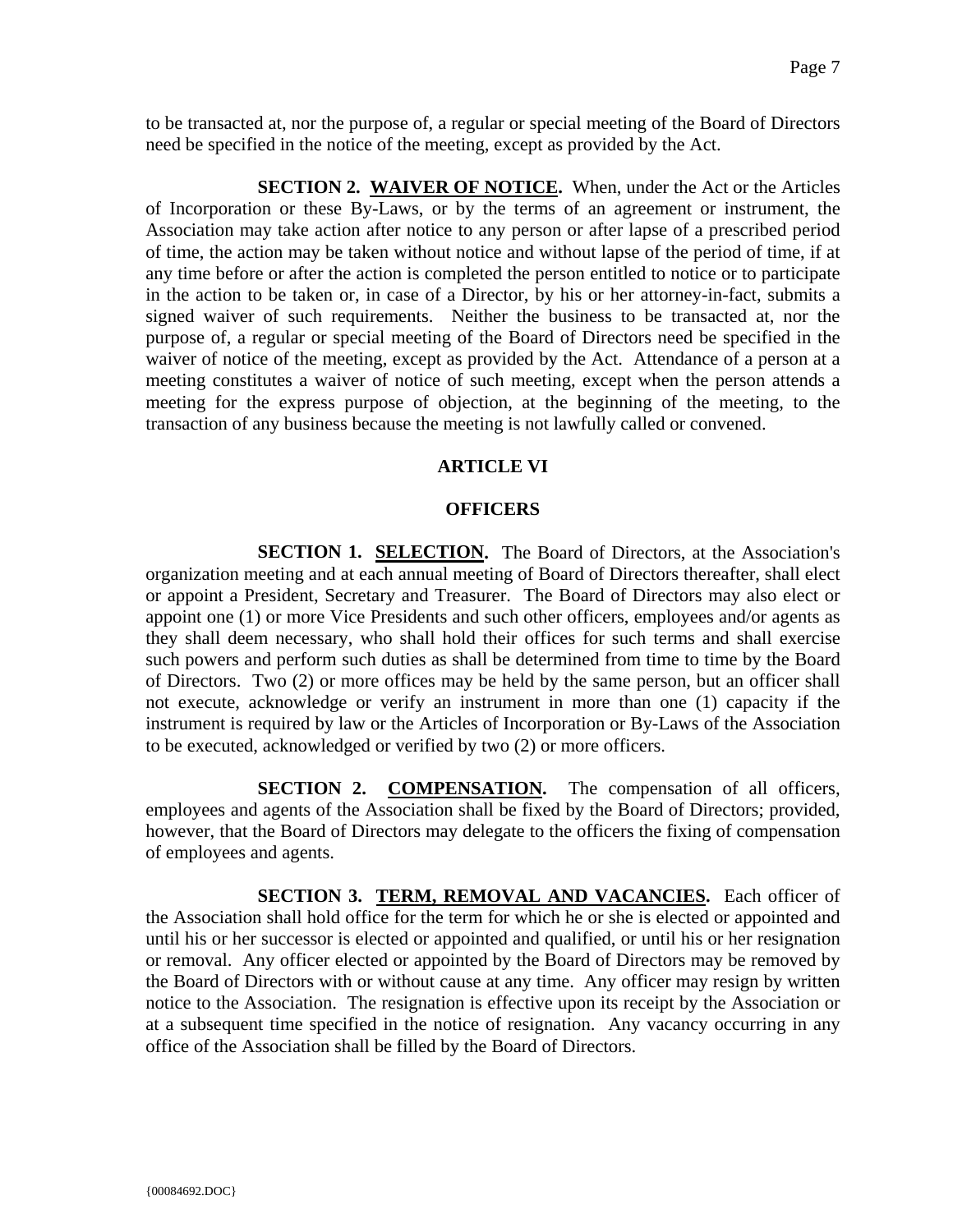**SECTION 4. CHIEF EXECUTIVE OFFICER.** At the first meeting of each newly elected Board of Directors, the Board of Directors may designate the Chairman of the Board or President of the Association, or such other individual as it may deem appropriate, as the Chief Executive Officer of the Association; provided, however, that if a motion is not made and carried to change the designation, the designation shall be the same as the designation for the preceding year; provided, further, that the designation of the Chief Executive Officer may be changed at any special meeting of the Board of Directors. The President shall be the Chief Executive Officer of the Association whenever the office of Chief Executive Officer is vacant and there is no Chairman of the Board whose duties include being Chief Executive Officer. The Chief Executive Officer shall be responsible to the Board of Directors for the general supervision and management of the business and affairs of the Association and shall see that all orders and resolutions of the Board of Directors are carried into effect. The Chairman of the Board or President who is not the Chief Executive Officer shall be subject to the authority of the Chief Executive Officer, but shall exercise all of the powers and discharge all of the duties of the Chief Executive Officer, during the absence or disability of the Chief Executive Officer.

**SECTION 5. CHAIRMAN OF THE BOARD OF DIRECTORS.** If the Board of Directors elects or appoints a Chairman of the Board, he shall be elected or appointed by, from and among, the members of the Board of Directors. He shall preside at all meetings of the Board of Directors and of any Executive Committee. He shall perform such other duties and functions as shall be assigned to him from time to time by the Board of Directors. He shall be ex officio, a member of all standing committees. Except where by law the signature of the President of the Association is required, the Chairman of the Board of Directors shall possess the same power and authority to sign all certificates, contracts, instruments, papers and documents of every conceivable kind and character whatsoever in the name of and on behalf of the Association which may be authorized by the Board of Directors. During the absence or disability of the President, or while the office is vacant, the Chairman of the Board of Directors shall exercise all of the powers and discharge all of the duties of the President.

**SECTION 6. PRESIDENT.** The President shall be responsible to the Board of Directors for the general supervision and management of the business and affairs of the Association and shall see that all orders and resolutions of the Board of Directors are carried into effect. He or she shall perform such other duties and functions as shall be assigned to him or her from time to time by the Board of Directors. He or she shall be, ex officio, a member of all standing committees. He or she shall possess the authority to sign all certificates, contracts, instruments, papers and documents of every conceivable kind and character whatsoever in the name of and on behalf of the Association which may be authorized by the Board of Directors. The President shall, in general, perform all duties incident to the office of President and such other duties as may be prescribed by the Board of Directors.

**SECTION 7. VICE PRESIDENTS.** The Board of Directors may elect or appoint one or more Vice Presidents. The Board of Directors may designate one or more Vice Presidents as Executive or Senior Vice Presidents. Unless the Board of Directors shall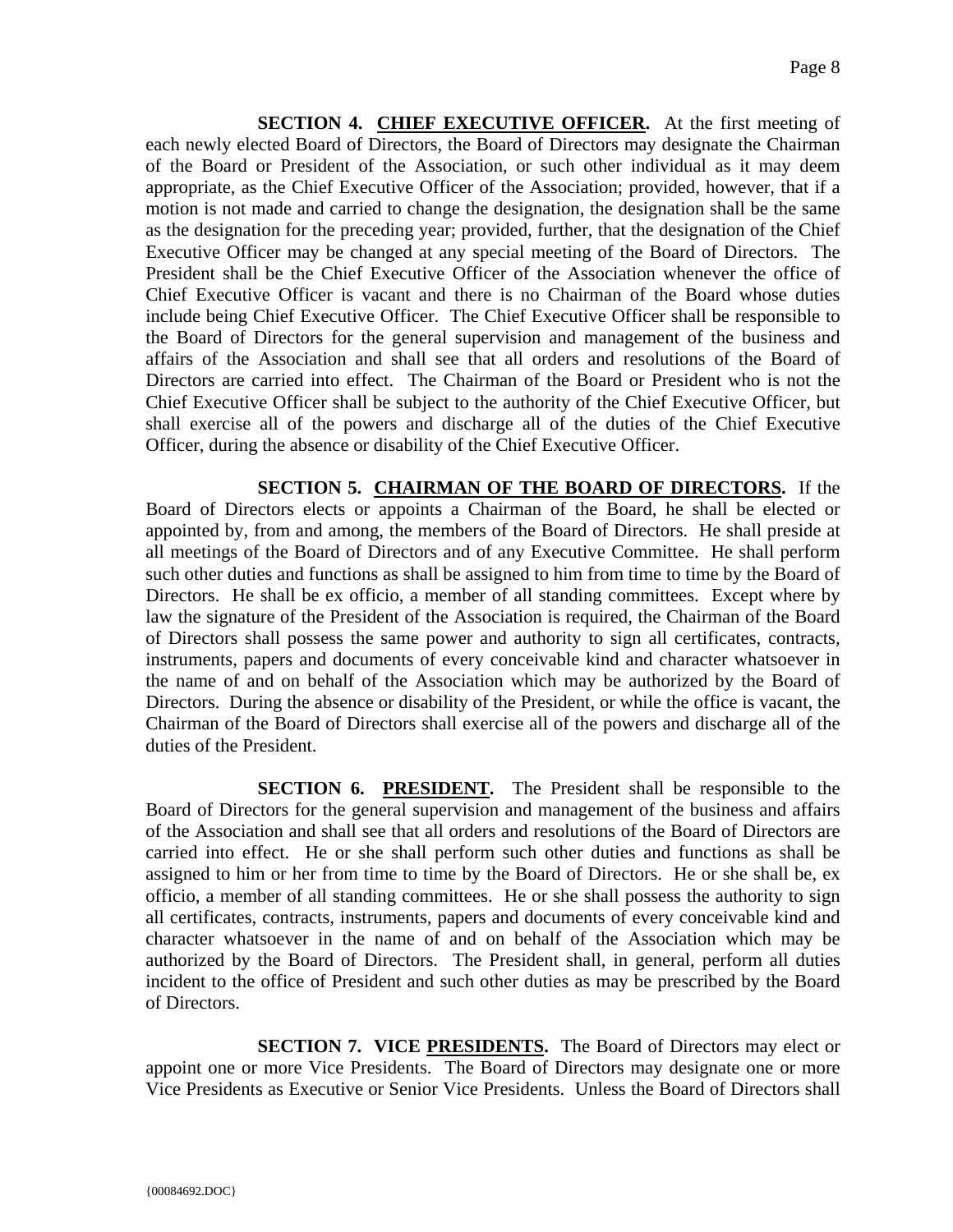otherwise provide by resolution duly adopted by it, such of the Vice Presidents as shall have been designated Executive or Senior Vice Presidents and are members of the Board of Directors in the order specified by the Board of Directors (or if no Vice President who is a member of the Board of Directors shall have been designated as Executive of Senior Vice President, then such Vice Presidents as are members of the Board of Directors in the order specified by the Board of Directors) shall perform the duties and exercise the powers of the President during the absence or disability of the President. The Vice President(s) shall perform such other duties as may be delegated by the Board of Directors, any committee or the President.

**SECTION 8. SECRETARY.** The Secretary shall attend all meetings of the Board of Directors and shall preserve in the books of the Association true minutes of the proceedings of all such meetings. He or she shall safely keep in his or her custody the seal of the Association and shall have authority to affix the same to all instruments where its use is required or permitted. He or she shall give all notice required by the Act, these By-Laws or resolution. The Secretary shall perform such other duties as may be delegated to him or her by the Board of Directors, any committee or the President.

**SECTION 9. TREASURER.** The Treasurer shall have custody of all corporate funds and securities and shall keep in books belonging to the Association full and accurate accounts of all receipts and disbursements. The Treasurer shall deposit all monies, securities and other valuable effects in the name of the Association in such depositories as may be designated for that purpose by the Board of Directors. The Treasurer shall disburse the funds of the Association as may be ordered by the Board of Directors, taking proper vouchers for such disbursements, and shall render to the President and the Board of Directors whenever requested an account of all his or her transactions as Treasurer and of the financial condition of the Association. If required by the Board of Directors, he or she shall keep in force a bond in form, amount and with a surety or sureties satisfactory to the Board of Directors, conditioned for faithful performance of the duties of his or her office, and for restoration to the Association in case of his or her death, resignation, retirement or removal from office, of all books, papers, vouchers, money and property of whatever kind in his or her possession or under his or her control belonging to the Association. The Treasurer shall perform such other duties as may be delegated to him or her by the Board of Directors, any committee or the President.

**SECTION 10. ASSISTANT SECRETARIES AND ASSISTANT TREASURERS.** The Board of Directors may elect or appoint one or more Assistant Secretaries and one or more Assistant Treasurers. The Assistant Secretary or Assistant Secretaries, in the absence or disability of the Secretary, shall perform the duties and exercise the powers of the Secretary. The Assistant Treasurer or Assistant Treasurers, in the absence or disability of the Treasurer, shall perform the duties and exercise the powers of the Treasurer. Any Assistant Treasurer, if required by the Board of Directors, shall keep in force a bond as provided in Section 9, Article VI. The Assistant Secretaries and Assistant Treasurers, in general, shall perform such duties as shall be assigned to them by the Secretary or by the Treasurer, respectively, or by the Board of Directors, any committee or the President.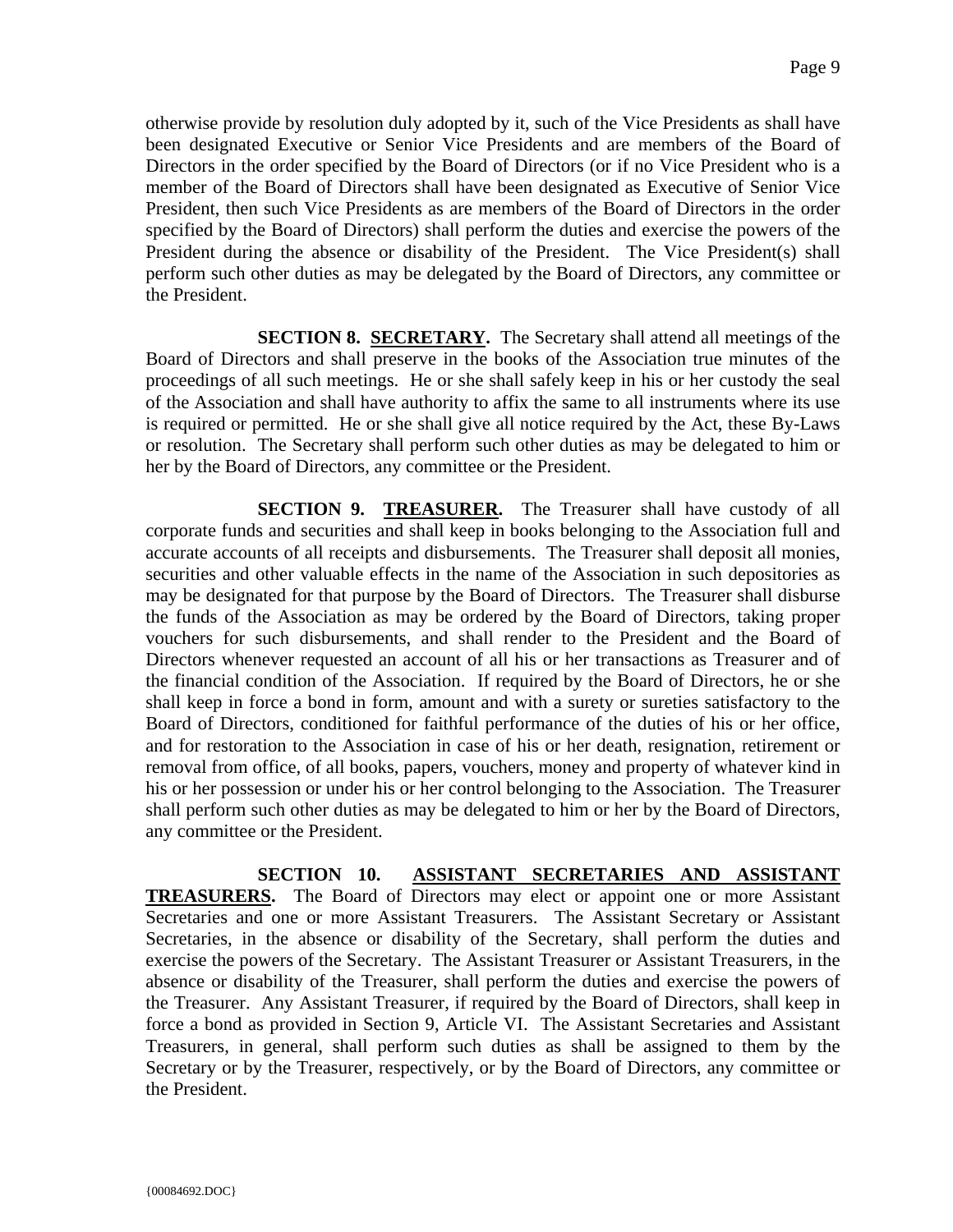## **SECTION 11. DELEGATION OF AUTHORITY AND DUTIES BY**

**DIRECTORS.** All officers, employees and agents shall, in addition to the authority conferred, or duties imposed, on them by these By-Laws, have such authority and perform such duties in management of the property and affairs of the Association as may be delegated to them by the Board of Directors, unless the same is contrary to the Articles of Incorporation or these By-Laws.

# **ARTICLE VII**

### **INDEMNIFICATION**

**SECTION 1. NON-DERIVATIVE ACTIONS.** Subject to all of the other provisions of this Article VII, the Association shall indemnify any person who was or is a party defendant (including counter defendants, third party defendants and cross defendants) or is threatened to be made a party defendant (including counter defendants, third party defendants and cross defendants) to any threatened, pending, or completed action, suit, or proceeding, whether civil, criminal, administrative, or investigative, formal or informal (other than an action by or in the right of the Association), by reason of the fact that the person is or was a Director or officer of the Association, against expenses (including actual and reasonable attorney fees), judgments, penalties, fines, and amounts paid in settlement actually and reasonably incurred by him in connection with the action, suit, or proceeding if the person acted in good faith and in a manner the person reasonably believed to be in or not opposed to the best interests of the Association, and with respect to any criminal action or proceeding, if the person had no reasonable cause to believe his conduct was unlawful. The termination of any action, suit, or proceeding by judgment, order, settlement, conviction, or on a plea of nolo contendere or its equivalent, shall not, of itself, create a presumption that the person did not act in good faith and in a manner that the person reasonably believed to be in or not opposed to the best interests of the Association, and, with respect to any criminal action or proceeding, had reasonable cause to believe that his conduct was unlawful.

**SECTION 2. DERIVATIVE ACTIONS.** Subject to all of the other provisions of this Article VII, the Association shall indemnify any person who was or is a party defendant (including counter defendants, third party defendants and cross defendants) to or is threatened to be made a party defendant (including counter defendants, third party defendants and cross defendants) to any threatened, pending, or completed action or suit by or in the right of the Association to procure a judgment in its favor by reason of the fact that the person is or was a Director or officer of the Association against expenses (including actual and reasonable attorney fees) and amounts paid in settlement actually and reasonably incurred by the person in connection with defending the action or suit if the person acted in good faith and in a manner the person reasonably believed to be in or not opposed to the best interests of the Association. However, indemnification shall not be made for any claim, issue, or matter in which the person has been found liable to the Association unless and only to the extent that the court in which the action or suit was brought has determined on application that, despite the adjudication of liability but in view of all the circumstances of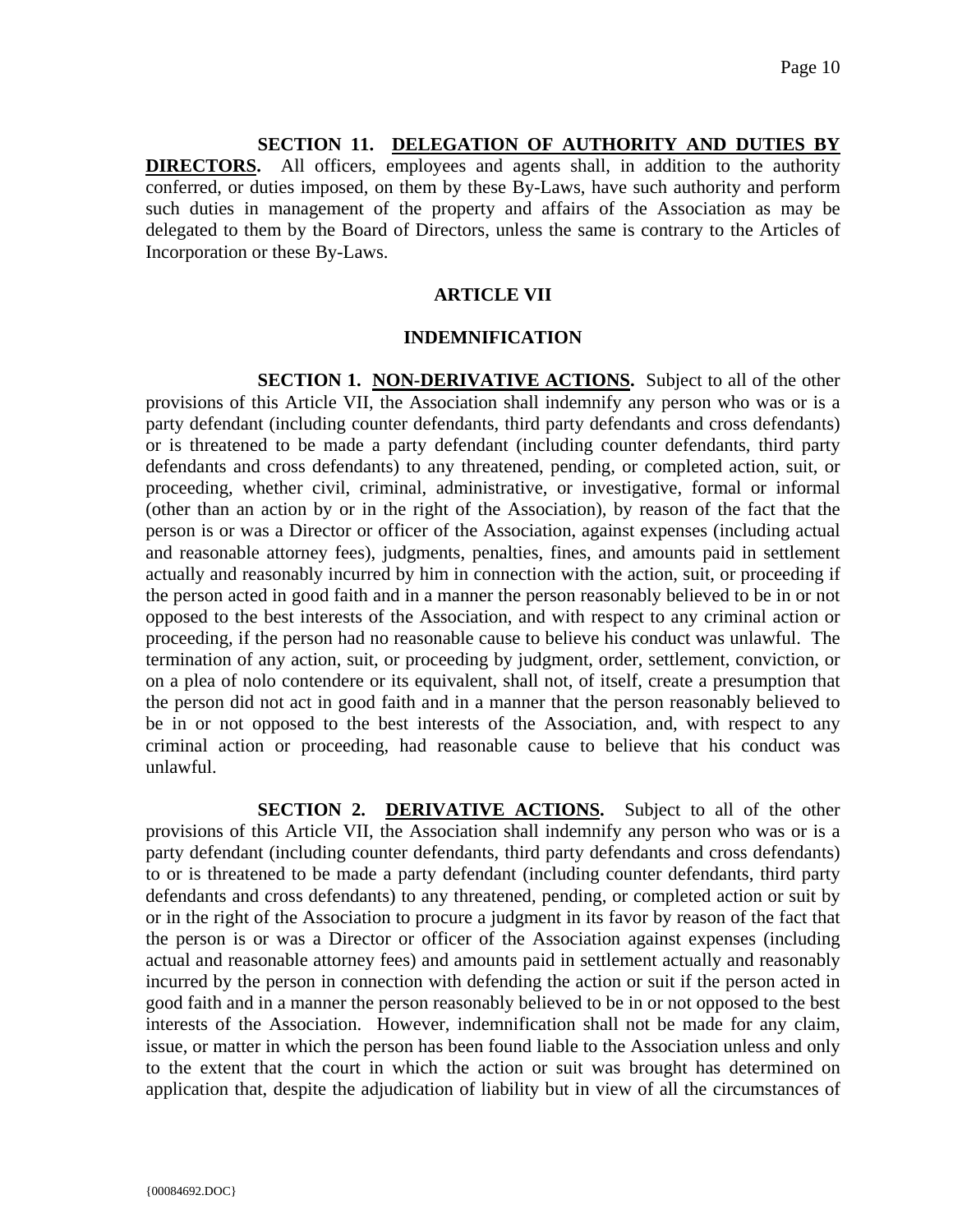the case, the person is fairly and reasonably entitled to indemnification for the reasonable expenses incurred.

SECTION 3. EXPENSES OF SUCCESSFUL DEFENSE. Without limiting the foregoing indemnities in any way, to the extent that a person has been successful on the merits or otherwise in defense of any action, suit, or proceeding referred to in Sections 1 and 2 of this Article VII, or in defense of any claim, issue, or matter in the action, suit, or proceeding, the person shall be indemnified against actual and reasonable expenses (including attorney fees) incurred by the person in connection with the action, suit, or proceeding and an action, suit, or proceeding brought to enforce the mandatory indemnification provided in this Section 3.

# **SECTION 4. CONTRACT RIGHT; LIMITATION ON INDEMNITY.**

The right to indemnification conferred in this Article VII shall be a contract right, and shall apply to services of a Director or officer as an employee or agent of the Association as well as in the person's capacity as a Director or officer. Except as provided in Section 3 of this Article VII, the Association shall have no obligations under this Article VII to indemnify any person in connection with any proceeding, or part thereof, initiated by the person without authorization by the Board of Directors.

# **SECTION 5. DETERMINATION THAT INDEMNIFICATION IS**

**PROPER.** An indemnification under Sections 1 or 2 of this Article VII (unless ordered by a court) shall be made by the Association only as authorized in the specific case (a) when it is determined that indemnification of the person is proper in the circumstances because the person has met the applicable standard of conduct set forth in Sections 1 or 2, whichever is applicable, and (b) upon an evaluation of the reasonableness of expenses and amounts paid in settlement. The determination and evaluation shall be made in any of the following ways:

- (a) By a majority vote of a quorum of the Board of Directors consisting of Directors who are not parties or threatened to be made parties to the action, suit, or proceeding.
- (b) If the quorum described in (a) above is not obtainable, then by majority vote of a committee consisting solely of two or more Directors, duly designated by the Board of Directors, who are not at the time parties or threatened to be made parties to the action, suit, or proceeding.
- (c) By independent legal counsel in a written opinion, which counsel shall be selected in one of the following ways: (1) by the Board of Directors or its committee in the manner prescribed in (a) or (b) above; or (2) if a quorum of the Board of Directors cannot be obtained under (a) above and a committee cannot be designated under (b) above, by the Board of Directors.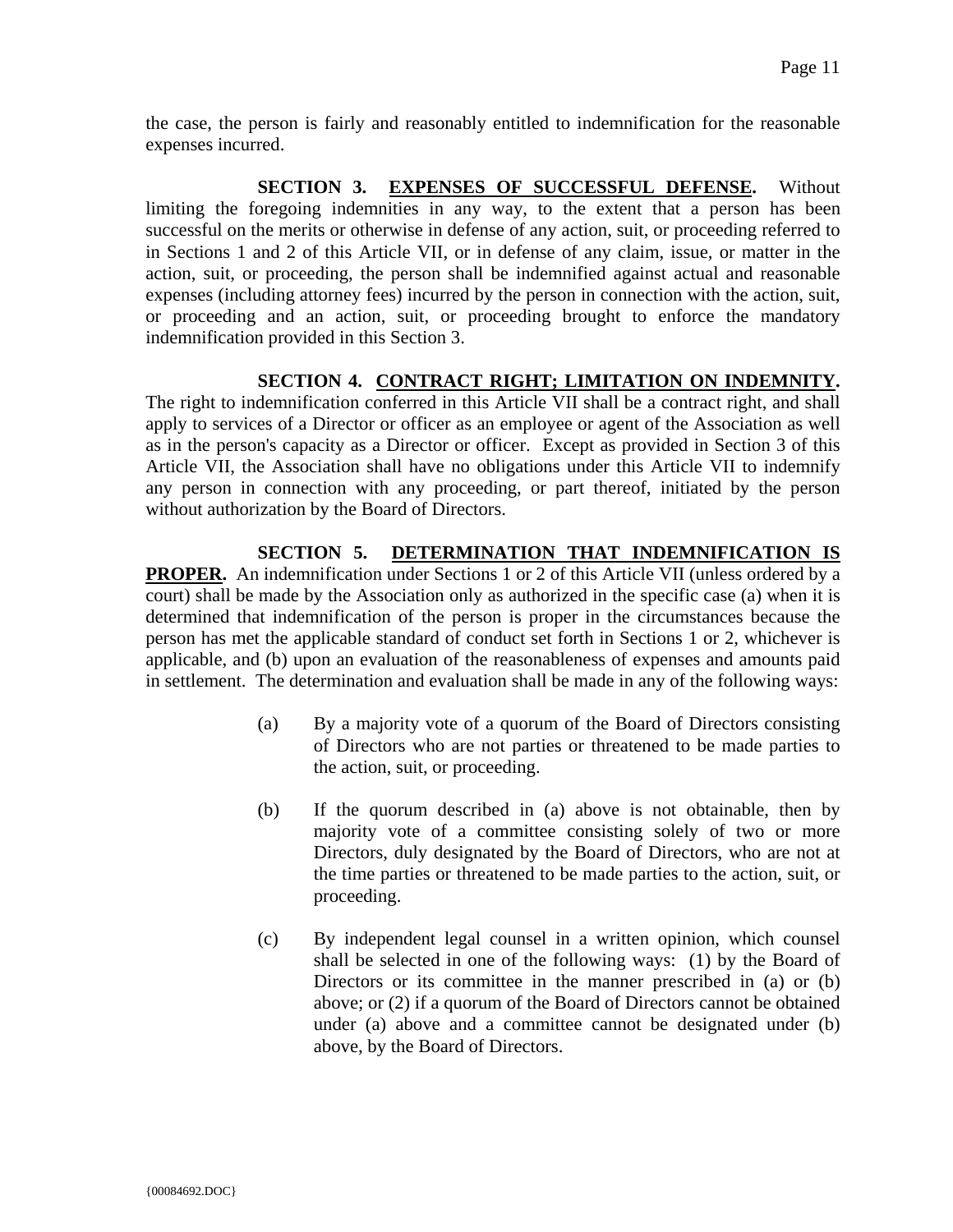**SECTION 6. PROPORTIONATE INDEMNITY.** If a person is entitled to indemnification under Sections 1 or 2 of this Article VII for a portion of expenses, including attorney fees, judgments, penalties, fines, and amounts paid in settlement; but not for the total amount, the Association shall indemnify the person for the portion of the expenses, judgments, penalties, fines, or amounts paid in settlement for which the person is entitled to be indemnified.

**SECTION 7. EXPENSE ADVANCE.** The Association may pay or reimburse the reasonable expenses incurred by a person referred to in Sections 1 and 2 of this Article VII who is a party or threatened to be made a party to an action, suit, or proceeding in advance of final disposition of the proceeding if the person furnishes the Association a written undertaking, executed personally or on his behalf, to repay the advance if it is ultimately determined that he did not meet the standard of conduct. The authorization of payment must be made in the manner specified in Section 5. The undertaking shall be an unlimited general obligation of the person on whose behalf advances are made, but it need not be secured.

**SECTION 8. NON-EXCLUSIVITY OF RIGHTS.** The indemnification or advancement of expenses provided under this Article VII is not exclusive of other rights to which a person seeking indemnification or advancement of expenses may be entitled under a contractual arrangement, under the Association's Articles of Incorporation, or elsewhere under these By-Laws. However, the total amount of expenses advanced or indemnified from all sources combined shall not exceed the amount of actual expenses incurred by the person seeking indemnification or advancement of expenses.

**SECTION 9. FORMER DIRECTORS AND OFFICERS.** The indemnification provided in this Article VII continues for a person who has ceased to be a Director or officer with respect to acts or omissions taken by them during their tenure as a Director or officer and after the date this Article VII was adopted by the Association and shall inure to the benefit of the heirs, executors, and administrators of the person.

**SECTION 10. INSURANCE.** The Association may purchase and maintain insurance on behalf of any person who is or was a Director, officer, employee, or agent of the Association against any liability asserted against the person and incurred by him in any such capacity or arising out of his status as such, whether or not the Association would have power to indemnify the person against the liability under these By-Laws or the laws of the State of Michigan.

**SECTION 11. CHANGES IN MICHIGAN LAW.** If there is any change in Michigan law applicable to the Association relating to the subject matter of this Article VII, then the indemnification to which any person shall be entitled under this Article VII shall be determined by the changed provisions, but only to the extent that the change permits the Association to provide broader indemnification rights than the provisions permitted the Association to provide before the change. Subject to Section 12, the Board of Directors is authorized to amend these By-Laws to conform to any such changed statutory provisions.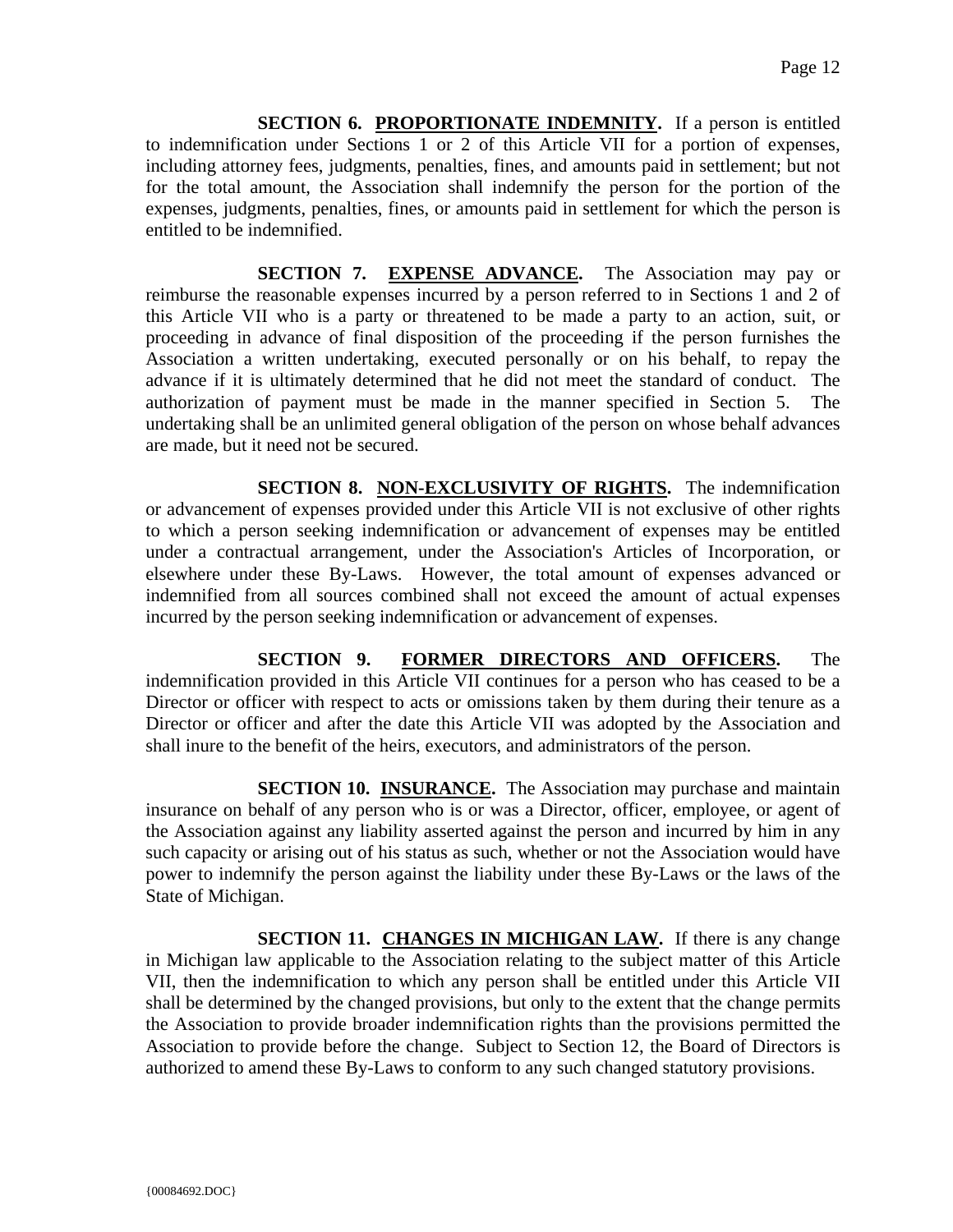## **SECTION 12. AMENDMENT OR REPEAL OF THIS ARTICLE VII.**

No amendment or repeal of this Article VII shall apply to or have any effect on any Director or officer of the Association for or with respect to any acts or omissions of the Director or officer occurring before the amendment or repeal.

# **ARTICLE VIII**

### **REIMBURSEMENT**

**SECTION 1. REIMBURSEMENT TO THE ASSOCIATION.** Should any payment made by the Association to an officer of the Association, or on his behalf, including, without limitation, salary, commission, bonus, interest, rent or expense reimbursement, be disallowed in whole or in part as a deductible expense for purposes of determining the income tax liability of the Association, then such officer shall reimburse the Association to the full extent of such disallowance. It shall be the duty of the Board of Directors to enforce payment of any amount to be reimbursed to the Association hereunder immediately following such disallowance. In lieu of payment to the Association by the officer, the Board of Directors, in its discretion, may permit proportionate amounts to be withheld from future compensation to be paid to such officer until the total amount owed to the Association has been recovered.

# **ARTICLE IX**

# **GENERAL PROVISIONS**

**SECTION 1. BANK ACCOUNTS.** The funds of the Association shall be deposited in such bank or banks as may be designated by the Board of Directors. All checks, drafts and orders of the payment of money shall be signed in the name of the Association in such manner and by such person or persons as the Board of Directors shall from time to time designate for that purpose. The Association shall keep detailed books of accounts pertaining to the administration of the Association in accordance with generally accepted accounting principles. Such account shall be open for inspection by the Board of Directors at each meeting of the Directors.

**SECTION 2. CONTRACTS, CONVEYANCES, ETC.** When the execution of any contract, conveyance or other instrument has been authorized without specification of the executing officers, the Chairman of the Board, President or any Vice President, and the Secretary or Assistant Secretary, may execute the same in the name and on behalf of this Association and may affix the corporate seal thereto. The Board of Directors shall have the power to designate the agents who shall have authority to execute any instrument in behalf of the Association.

**SECTION 3. BOOKS AND RECORDS.** The Association shall keep books and records of account and minutes of the proceedings of its Board of Directors or any committee. The Association shall keep at its registered office records containing the names and addresses of all its Directors. Any of such books, records or minutes may be in